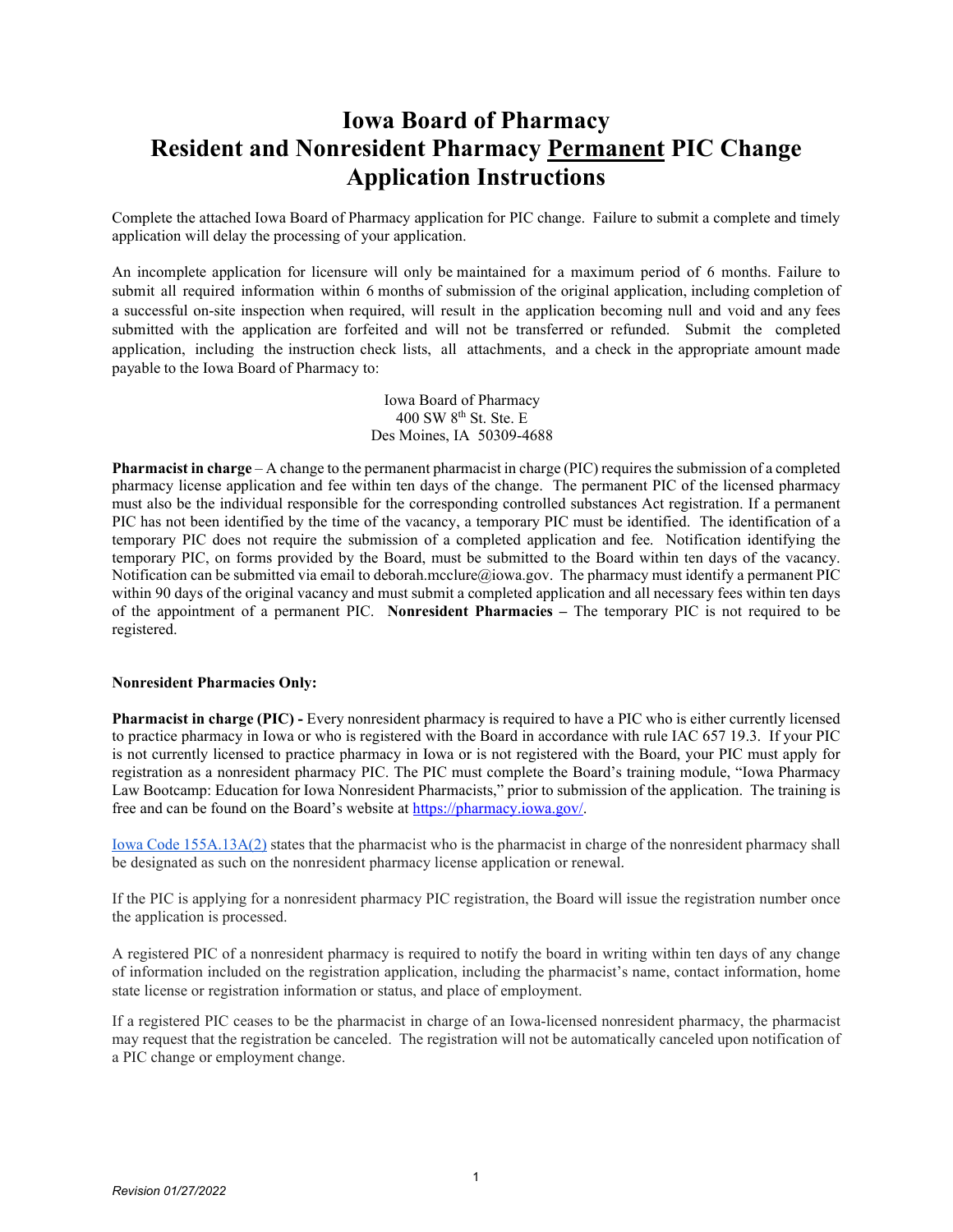## **All application fees are non-refundable and non-transferrable.**

| <b>License Change Application Fees</b>                                                                                     |          |
|----------------------------------------------------------------------------------------------------------------------------|----------|
| Pharmacy License Application Fee – Required for all licensees                                                              | \$135.00 |
| CSAR Application Fee (if applicable) – Required for all licensees who have a CSAR                                          | \$90.00  |
| Nonresident Pharmacies Only – Nonresident PIC Registration Fee (In addition to the required                                | \$75.00  |
| license change fees, this fee is required for a PIC change application when the new PIC does not                           |          |
| hold a current/active Iowa pharmacist license or a current/active Nonresident PIC registration)                            |          |
| Late License Change Application Fees – These fees are due for applications that are not timely submitted, but              |          |
| are submitted within 30 days of the required submission period. These fees include the timely application fee and          |          |
| penalty fee and are not in addition to the previously identified fees.                                                     |          |
| Pharmacy License Application including Penalty Fee                                                                         | \$270.00 |
| CSAR Application including Penalty Fee (if applicable)                                                                     | \$180.00 |
| Nonresident Pharmacies Only - Nonresident PIC Registration Fee (In addition to the required                                | \$150.00 |
| license change fees, this fee is required for a PIC change application when the new PIC does not                           |          |
| hold a current/active Iowa pharmacist license or a current/active Nonresident PIC registration.)                           |          |
| Reactivation Fee – These fees are due for applications submitted more than 30 days after required submission               |          |
| period. These fees include the application fee and penalty fee and are <b>not</b> in addition to the previously identified |          |
| timely application fee or application and penalty fee.                                                                     |          |
| Pharmacy License Reactivation Fee                                                                                          | \$540.00 |
| <b>CSAR Reactivation Fee</b>                                                                                               | \$360.00 |
| Nonresident Pharmacies Only – PIC Registration Fee (In addition to the required license change                             | \$300.00 |
| fees, this fee is required for a PIC change application when the new PIC does not hold a                                   |          |
| current/active Iowa pharmacist license or a current/active Nonresident PIC registration.)                                  |          |

| <b>APPLICATION CHECKLIST</b>                                                                                |                             |
|-------------------------------------------------------------------------------------------------------------|-----------------------------|
| NONRESIDENT PHARMACY ONLY                                                                                   |                             |
| PIC's Pharmacist License issued by Applicant's Home State                                                   | $\Box$ YES<br>$\Box N/A$    |
| Home State Pharmacy License / Permit / Registration                                                         | $\Box$ YES                  |
| NONRESIDENT PHARMACY PIC REGISTRATION                                                                       |                             |
| (Required only when the PIC is not currently licensed to practice pharmacy in Iowa, does not hold a         |                             |
| current/active Nonresident Pharmacy PIC registration in Iowa, and the pharmacy is submitting a new pharmacy |                             |
| license application or a PIC change application)                                                            |                             |
| Government-issued Photo ID of PIC                                                                           | $\square$ YES               |
| Additional Pages to List All Licenses in Other States Issued to the PIC, if                                 | $\Box N/A$<br><b>TYES</b>   |
| needed                                                                                                      |                             |
| Additional Pages to List All Current Employment of the PIC, if needed                                       | $\Box N/A$<br>$\square$ YES |
| List of Disciplinary Actions by Licensing Authorities and Documentation of                                  | $\Box$ YES<br>$\Box N/A$    |
| Final Disciplinary Orders Against the PIC                                                                   |                             |
| List of Final Denial Orders by Licensing Authorities and Documentation of                                   | $\Box N/A$<br>$\square$ YES |
| Final Denial Orders Issued to the PIC                                                                       |                             |
| List of Each Criminal Conviction and Court Records of the Conviction(s) of the                              | $\Box N/A$<br>$\square$ YES |
| <b>PIC</b>                                                                                                  |                             |
| Certificate of Completion for Required PIC Training Module                                                  | $\square$ YES<br>$\Box N/A$ |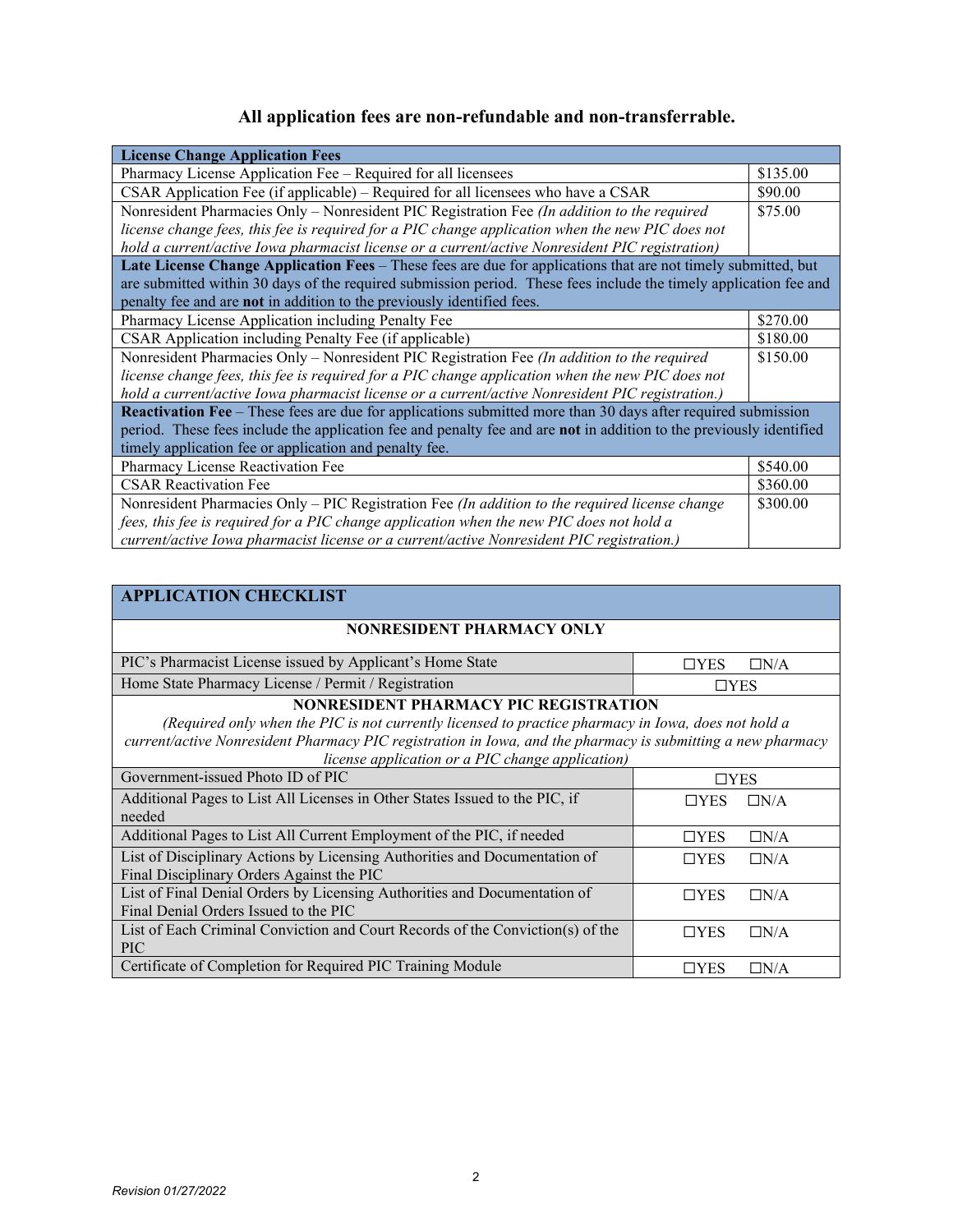**Iowa Board of Pharmacy** 400 S.W. 8th St. Ste. E Des Moines, IA 50309-4688 515-281-5944 https://pharmacy.iowa.gov/



# **APPLICATION FOR RESIDENT AND NONRESIDENT PERMANENT PIC CHANGE**

Please type or print legibly in ink. **Incomplete or illegible forms will delay the issuance of your license.**

| <b>LICENSEE INFORMATION</b>                                                                                            |                                          |        |                    |      |                                                                 |          |             |          |
|------------------------------------------------------------------------------------------------------------------------|------------------------------------------|--------|--------------------|------|-----------------------------------------------------------------|----------|-------------|----------|
| <b>Name of Licensee:</b>                                                                                               |                                          |        |                    |      |                                                                 |          |             |          |
| (Name in which pharmacy is doing business)<br><b>Iowa License Number:</b>                                              |                                          |        |                    |      |                                                                 |          |             |          |
|                                                                                                                        |                                          |        |                    |      | <b>Federal Tax ID#:</b>                                         |          |             |          |
| <b>Legal Name of Pharmacy:</b>                                                                                         |                                          |        |                    |      |                                                                 |          |             |          |
| <b>Pharmacy's NABP e-Profile ID:</b>                                                                                   |                                          |        |                    |      |                                                                 |          |             |          |
| Name of New Permanent Pharmacist in Charge (PIC):                                                                      |                                          |        |                    |      |                                                                 |          |             |          |
| <b>Iowa Pharmacist License or PIC</b><br><b>Registration Number:</b>                                                   |                                          |        |                    | PIC: | <b>Start Date as Permanent</b>                                  |          |             |          |
| If you do not have an NABP e-profile number, you may create one by going to nabp.pharmacy                              |                                          |        |                    |      |                                                                 |          |             |          |
| <b>Pharmacy Address:</b> (physical location of pharmacy)                                                               |                                          |        |                    |      |                                                                 |          |             |          |
| <b>Street Address:</b>                                                                                                 |                                          |        |                    |      |                                                                 | Suite #: |             |          |
| <b>Address:</b>                                                                                                        |                                          |        |                    |      |                                                                 |          |             |          |
| City:                                                                                                                  |                                          | State: |                    |      | <b>Zip Code:</b>                                                |          |             |          |
|                                                                                                                        |                                          |        |                    |      | The phone number must be a direct number to the pharmacy        |          |             |          |
| Telephone#:                                                                                                            |                                          |        | Landline $\square$ |      | Cell Phone# $\square$                                           |          |             |          |
|                                                                                                                        |                                          |        |                    |      | If cell, will you accept text messages?                         |          | $\square Y$ | $\Box N$ |
| <b>Alternate Phone#:</b>                                                                                               | Landline $\square$<br>Cell Phone# $\Box$ |        |                    |      |                                                                 |          |             |          |
|                                                                                                                        |                                          |        |                    |      | If cell, will you accept text messages?                         |          | $\square Y$ | $\Box N$ |
|                                                                                                                        |                                          |        |                    |      | The email address must be a direct email to the pharmacy or PIC |          |             |          |
| <b>Email Address:</b>                                                                                                  |                                          |        |                    |      | Fax #:                                                          |          |             |          |
| <b>Website:</b>                                                                                                        |                                          |        |                    |      |                                                                 |          |             |          |
| Mailing Address (where all correspondence regarding licensure will be sent if other than pharmacy's physical address): |                                          |        |                    |      |                                                                 |          |             |          |
| <b>Street Address:</b>                                                                                                 |                                          |        |                    |      |                                                                 | Suite #: |             |          |
| <b>Address:</b>                                                                                                        |                                          |        |                    |      |                                                                 |          |             |          |
| City:                                                                                                                  |                                          | State: |                    |      | Zip Code:                                                       |          |             |          |
|                                                                                                                        |                                          |        |                    |      |                                                                 |          |             |          |
| PIC HISTORY                                                                                                            |                                          |        |                    |      |                                                                 |          |             |          |
| <b>Previous Permanent PIC Name:</b><br><b>Iowa License/Registration #:</b>                                             |                                          |        |                    |      |                                                                 |          |             |          |
|                                                                                                                        |                                          |        |                    |      |                                                                 |          |             |          |
| Date of Vacancy of Previous Permanent PIC:                                                                             |                                          |        |                    |      |                                                                 |          |             |          |
| Was a new permanent PIC identified at the time of vacancy?<br><b>YES</b><br>N <sub>O</sub>                             |                                          |        |                    |      |                                                                 |          |             |          |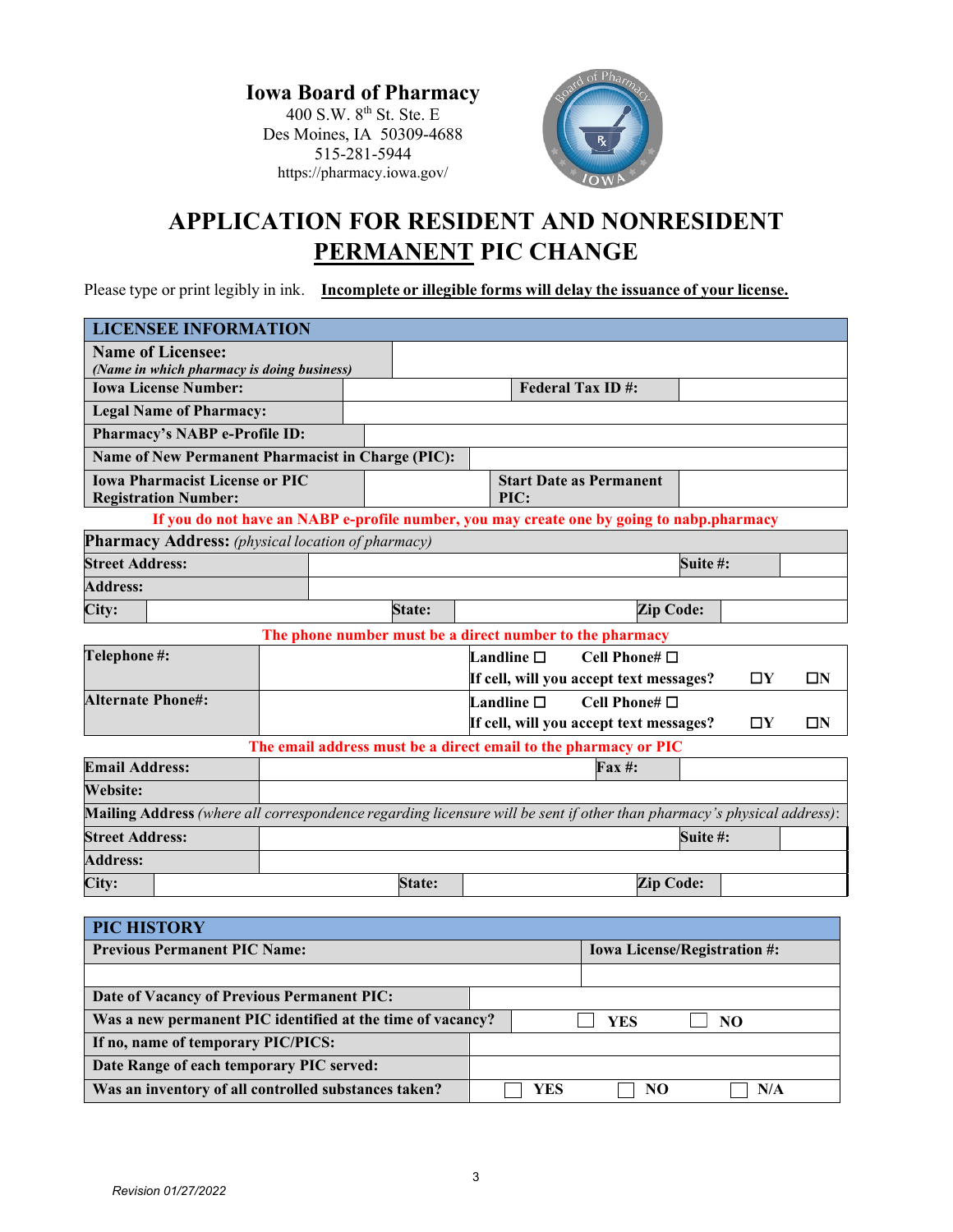| <b>SIGNATURES</b>                                                                                               |  |  |
|-----------------------------------------------------------------------------------------------------------------|--|--|
| I hereby swear or affirm under penalty of perjury that the information provided in this application is true     |  |  |
| and correct. I understand that failure to provide complete and truthful information may constitute grounds      |  |  |
| for denial, revocation, or other disciplinary sanctions against my license.                                     |  |  |
| <b>Signature of Applicant or Designated Representative:</b>                                                     |  |  |
| <b>Printed Name and Title:</b>                                                                                  |  |  |
| Date:                                                                                                           |  |  |
| I hereby swear or affirm under penalty of perjury that I am the responsible party for the licensee indicated    |  |  |
| above. I attest that I understand Iowa's laws and rules governing the licensee and agree to abide by applicable |  |  |
| governing federal and Iowa laws. I understand that failure to provide complete and truthful information may     |  |  |
| constitute grounds for revocation or other disciplinary sanctions against the license or registration.          |  |  |
| <b>Signature of Permanent Pharmacist in Charge:</b>                                                             |  |  |
| <b>Printed Name:</b>                                                                                            |  |  |
| Date:                                                                                                           |  |  |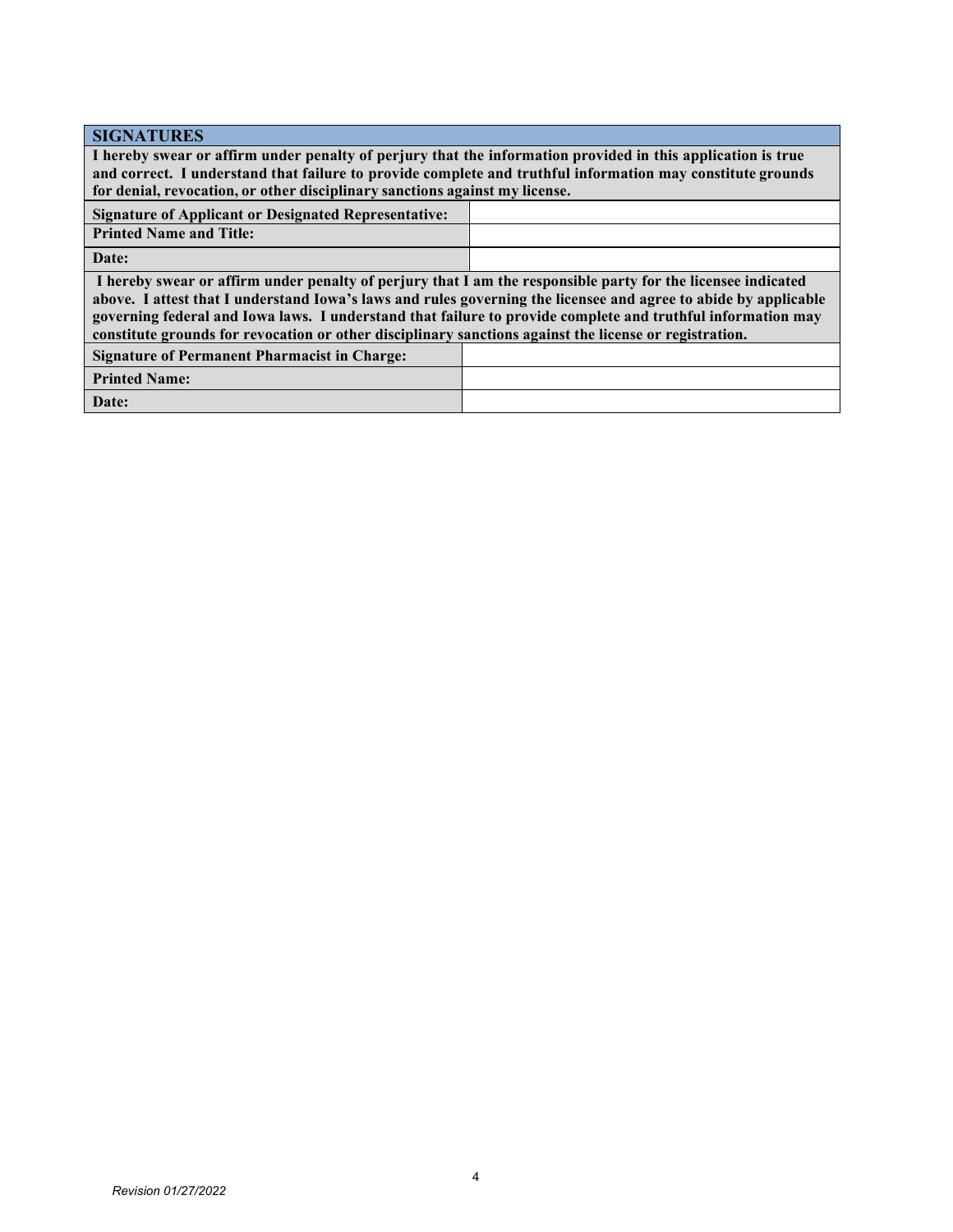## **APPLICATION FOR NONRESIDENT PHARMACY - PHARMACIST IN CHARGE (PIC) REGISTRATION**

**A Pharmacist in Charge registration is not required if the PIC is currently licensed to practice pharmacy in** 

| × |
|---|
|---|

|                        | <b>IDENTIFICATION</b> (attach copy of government-issued photo identification) |  |        |  |                           |      |  |  |
|------------------------|-------------------------------------------------------------------------------|--|--------|--|---------------------------|------|--|--|
| <b>First Name:</b>     |                                                                               |  |        |  | <b>Middle Name:</b>       |      |  |  |
| <b>Last Name:</b>      |                                                                               |  |        |  | <b>Previous Name(s):</b>  |      |  |  |
| <b>Street Address:</b> |                                                                               |  |        |  |                           |      |  |  |
| City:                  |                                                                               |  | State: |  |                           | Zip: |  |  |
| Date of Birth:         |                                                                               |  |        |  | SSN:                      |      |  |  |
| <b>Primary Phone:</b>  |                                                                               |  |        |  | <b>NABP</b> e-Profile ID: |      |  |  |
| <b>Email Address:</b>  |                                                                               |  |        |  |                           |      |  |  |

| <b>LICENSE INFORMATION</b> (List all states where you are licensed as a pharmacist, attach additional pages if<br><i>necessary</i> |                                               |                    |                            |                |
|------------------------------------------------------------------------------------------------------------------------------------|-----------------------------------------------|--------------------|----------------------------|----------------|
| <b>Licensing Body:</b>                                                                                                             | <b>Permit/License/Registration</b><br>Number: | <b>Issue Date:</b> | <b>Expiration</b><br>Date: | <b>Status:</b> |
|                                                                                                                                    |                                               |                    |                            |                |
|                                                                                                                                    |                                               |                    |                            |                |

| <b>EMPLOYMENT</b> (List all current employment, attach additional pages if necessary) |                                       |            |                       |
|---------------------------------------------------------------------------------------|---------------------------------------|------------|-----------------------|
| Name of pharmacy:                                                                     | State and license number of pharmacy: |            | Do you serve as PIC?: |
|                                                                                       |                                       | <b>YES</b> | NO                    |
|                                                                                       |                                       | <b>YES</b> | NO.                   |

| <b>CRIMINAL HISTORY</b> (If you answer yes, you must list all convictions below, attach additional pages if necessary. |      |    |
|------------------------------------------------------------------------------------------------------------------------|------|----|
| On a separate sheet of paper provide a signed and dated explanation and attach court records of the conviction(s))     |      |    |
| Have you been convicted, found guilty of, or entered a plea of guilty or no contest to a criminal offense, including   |      |    |
| actions that resulted in a deferred or expunged judgment (but excluding minor traffic offenses)?                       |      |    |
|                                                                                                                        | YES. | NO |
| Do you currently have any criminal charges pending against you in any jurisdiction?                                    |      |    |
|                                                                                                                        | YES  | NΩ |